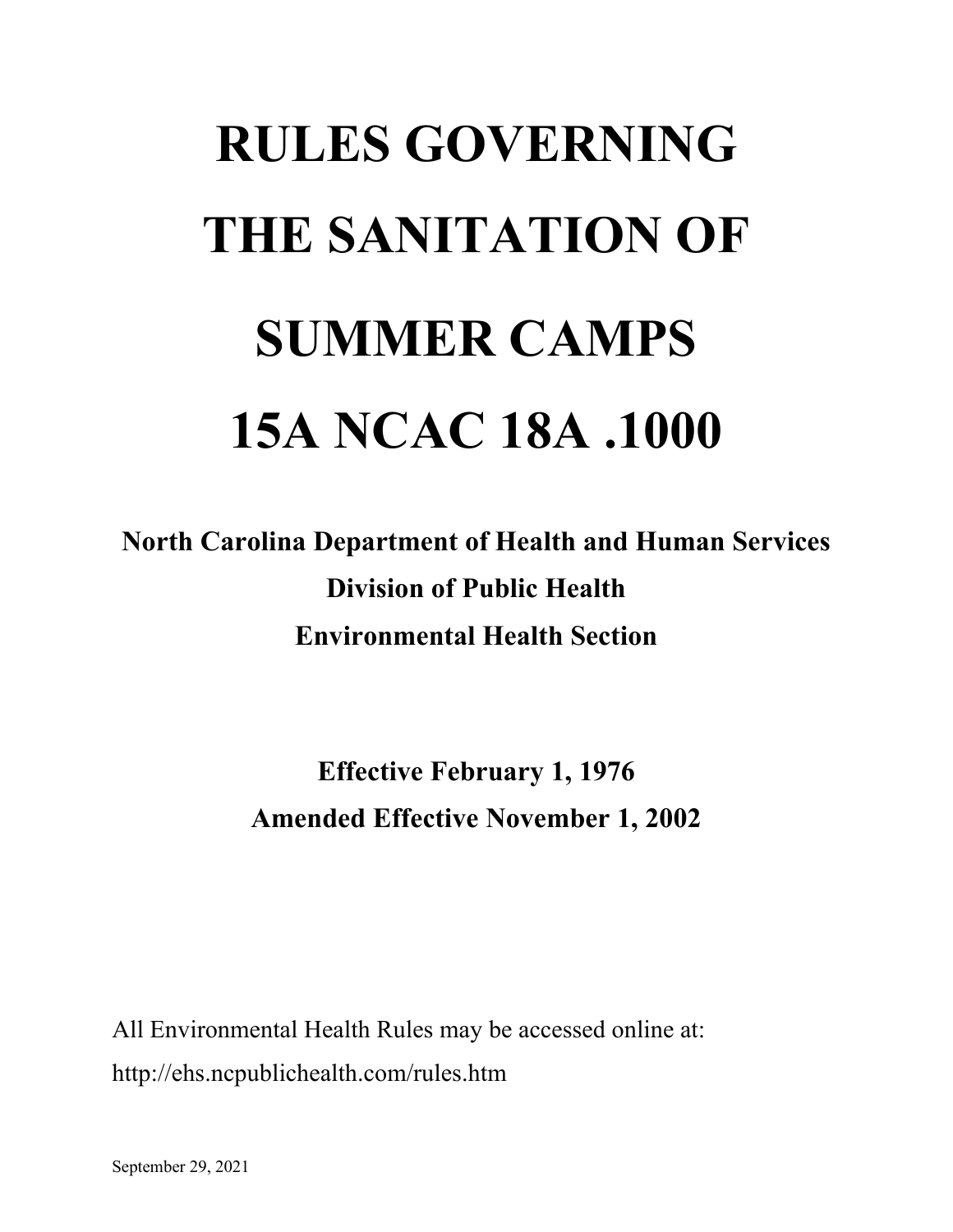### **SECTION .1000 - SANITATION OF SUMMER CAMPS**

Rules .1001 - .1028 of Title 15A Subchapter 18A of the North Carolina Administrative Code (T15A.18A .1001 - .1028); has been transferred and recodified from Rules .1001 - .1028 Title 10 Subchapter 10A of the North Carolina Administrative Code (T10.10A .1001 - .1028). Rule .1030 of Title 15A Subchapter 18A of the North Carolina Administrative Code (T15A.18A .1030); has been transferred and recodified from Rule .1029 Title 10 Subchapter 10A of the North Carolina Administrative Code (T10.10A .1029), effective April 4, 1990. Rules .1030 - .1031 of Title 15A Subchapter 18A of the North Carolina Administrative Code (T15A.18A .1030 - .1031); has been transferred and recodified from Rules .1032 - .1033 Title 10 Subchapter 10A of the North Carolina Administrative Code (T10.10A .1032 - .1033), effective April 4, 1990.

### **15A NCAC 18A .1001 DEFINITIONS**

The following definitions shall apply throughout this Section:

- (1) "Summer camp" includes those camp establishments which provide food or lodging accommodations for groups of children or adults engaged in organized recreational or educational programs. It also includes day camps, church assemblies, and retreats.
- (2) "Department" shall mean the Secretary of the Department of Environment and Natural Resources or his authorized representative.
- (3) "Sanitarian" shall mean a person authorized to represent the Department on the local or state level in making inspections pursuant to state laws and regulations.
- (4) "Person" means an individual, firm, association, organization, partnership, business trust, corporation, or company.
- (5) "Potentially hazardous food" means any food or ingredient, natural or synthetic, in a form capable of supporting the growth of infectious or toxigenic microorganisms, including Clostridium botulinum. This term includes raw or heat treated foods of animal origin, raw seed sprouts, and treated foods of plant origin. The term does not include foods which have a pH level of 4.6 or below or a water activity (Aw) value of 0.85 or less.
- (6) "Sanitize" means the approved bactericidal treatment by a process which meets the temperature and chemical concentration levels in 15A NCAC 18A .2619.
- *History Note: Authority G.S. 130A-248; Eff. February 1, 1976; Readopted Eff. December 5, 1977; Amended Eff. November 1, 2002; September 1, 1990.*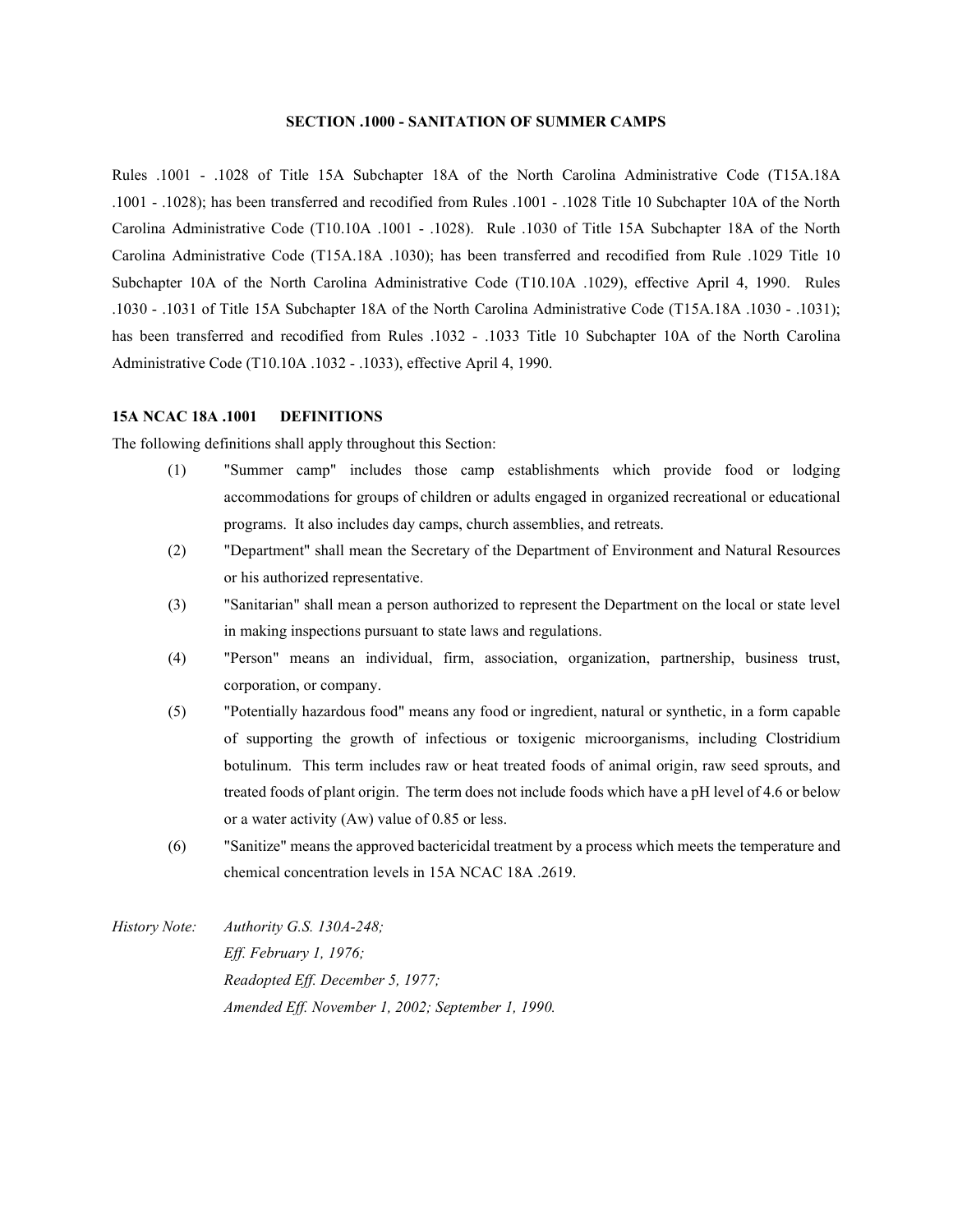# **15A NCAC 18A .1002 FIELD SANITATION**

Summer camps or other organizations may conduct overnight hikes or similar primitive camping activities if accepted field sanitation standards are maintained.

*History Note: Authority G.S. 130A-248; Eff. February 1, 1976; Readopted Eff. December 5, 1977; Amended Eff. September 1, 1990.*

# **15A NCAC 18A .1003 INVESTIGATION AND APPROVAL**

(a) The sponsor of a proposed site for a summer camp may make an advance appointment with a sanitarian from the health department of the county in which the site is located for a joint visit to the site by representatives of the sponsor and the health department. During the site visit, the sponsor's preliminary plans for development of needed structures and facilities will be evaluated, including water supply, sewage disposal, swimming facilities, solid waste disposal, and insect and rodent control. If it is determined that the proposed site and facilities, if properly developed and operated, will comply with this Section, the sponsor should proceed to develop final plans and specifications.

(b) Plans and specifications for camp buildings and equipment, water supply system, sewerage system, and swimming pool or other swimming facility shall be submitted in duplicate to the health department of the county in which the site is located. Construction shall not be started until the plans and specifications have been approved by the local health department.

*History Note: Authority G.S. 130A-248; Eff. February 1, 1976; Readopted Eff. December 5, 1977; Amended Eff. September 1, 1990.*

### **15A NCAC 18A .1004 PERMITS**

(a) No person shall operate a summer camp within the State of North Carolina who does not possess a valid permit from the Department. No permit to operate shall be issued until an inspection by a sanitarian shows that the establishment complies with this Section. Permits or transitional permits are issued by and inspections made by the Department.

(b) If camp food service is provided by a caterer, the overall responsibility for food service sanitation remains with the camp management.

(c) Upon transfer of ownership of an existing summer camp, the Department shall evaluate the facility to determine compliance with the rules. If the establishment satisfies all the requirements of the rules, a permit shall be issued. If the establishment does not satisfy all the requirements of the rules, a permit shall not be issued. However, if the Department determines that the noncompliant items are construction or equipment problems that do not represent an immediate threat to the public health, a transitional permit may be issued. The transitional permit shall expire 90 days after the date of issuance, unless suspended or revoked before that date, and shall not be renewed. Upon expiration of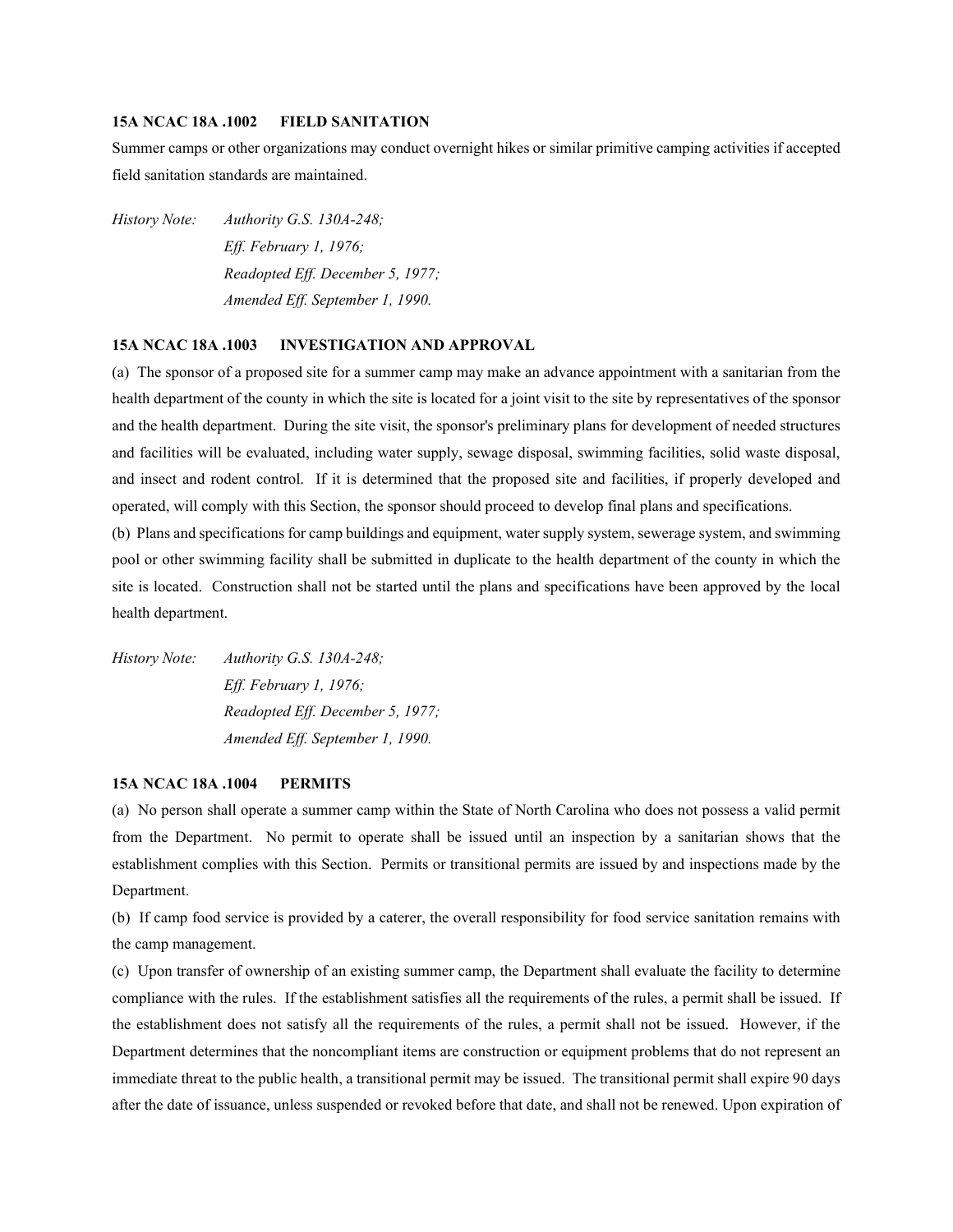the transitional permit, the owner or operator shall have corrected the noncompliant items and obtained a permit, or the summer camp shall not continue to operate.

(d) The Department may impose conditions on the issuance of a permit or transitional permit. Conditions may be specified for one or more of the following areas:

- (1) The number of persons served.
- (2) The categories of food served.
- (3) Time schedules in completing minor construction items.
- (4) Modification or maintenance of water supplies, water use fixtures and sanitary sewage systems.
- (5) Use of facilities for more than one purpose.
- (6) Continuation of contractual arrangements upon which basis the permit was issued.
- (7) Submission and approval of plans for renovation.
- (8) Any other conditions necessary for the summer camp to remain in compliance with this Section.

(e) A permit or transitional permit shall be immediately revoked in accordance with G.S. 130A-23(d) for failure of the facility to maintain a minimum grade of C. A permit or transitional permit may otherwise be suspended or revoked in accordance with G.S. 130A-23. A new permit to operate shall be issued only after the establishment has been reinspected by the Department and found to comply with this Section. This reinspection shall be conducted within a reasonable length of time, not to exceed 30 days, after the request is made by the operator.

*History Note: Authority G.S. 130A-248; Eff. February 1, 1976; Readopted Eff. December 5, 1977; Amended Eff. April 1, 1992; September 1, 1990; March 1, 1988.*

# **15A NCAC 18A .1005 PUBLIC DISPLAY OF GRADE CARD**

Inspections of summer camps shall be made in accordance with this Section at least once during each season's operation. Upon completion of an inspection, the sanitarian shall remove the existing grade card, issue a grade card, and post the new grade card in a conspicuous place where it may be readily observed by the public upon entering the facility. The owner or operator shall be responsible for keeping the grade card posted at the location designated by the sanitarian at all times.

*History Note: Authority G.S. 130A-248; Eff. February 1, 1976; Readopted Eff. December 5, 1977; Amended Eff. July 1, 1986; Pursuant to G.S. 150B-21.3A, rule is necessary without substantive public interest Eff. July 20, 2019.*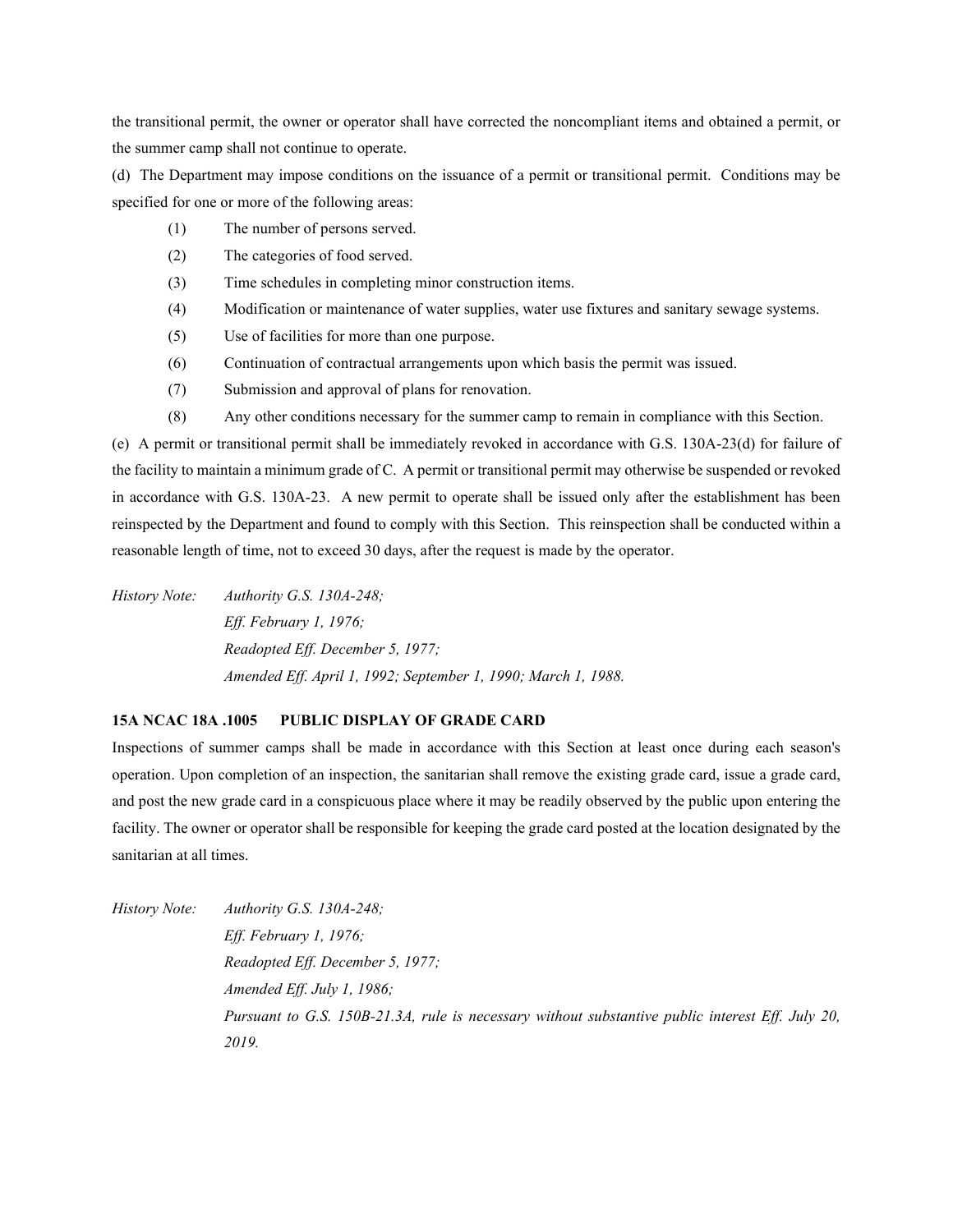# **15A NCAC 18A .1006 REINSPECTIONS**

Upon receipt of a request from the management for a reinspection for the purpose of raising the posted grade, the sanitarian shall make an unannounced inspection after the lapse of a reasonable period of time.

*History Note: Authority G.S. 130A-248; Eff. February 1, 1976; Readopted Eff. December 5, 1977.*

## **15A NCAC 18A .1007 INSPECTION FORMS**

The grading of summer camps shall be done on an inspection form furnished by the Department to local health departments. The form shall include at least the following information:

- (1) name and address of each facility,
- (2) length of season,
- (3) number of residents,
- (4) signature of authorized representative,
- (5) score,
- (6) standards of construction and operation as listed in .1009 to .1029 of this Section.

*History Note: Authority G.S. 130A-248; Eff. February 1, 1976; Readopted Eff. December 5, 1977; Amended Eff. September 1, 1990; June 30, 1980; Pursuant to G.S. 150B-21.3A, rule is necessary without substantive public interest Eff. July 20, 2019.*

# **15A NCAC 18A .1008 GRADING**

The sanitation grading of all summer camps shall be based on a system of scoring wherein all summer camps receiving a score of at least 90 percent shall be awarded Grade A; all summer camps receiving a score of at least 80 percent and less than 90 percent shall be awarded Grade B; all summer camps receiving a score of at least 70 percent and less than 80 percent shall be awarded Grade C; and no summer camp receiving a score of less than 70 percent, or Grade C, shall operate.

*History Note: Authority G.S. 130A-248; Eff. February 1, 1976; Readopted Eff. December 5, 1977; Pursuant to G.S. 150B-21.3A, rule is necessary without substantive public interest Eff. July 20, 2019.*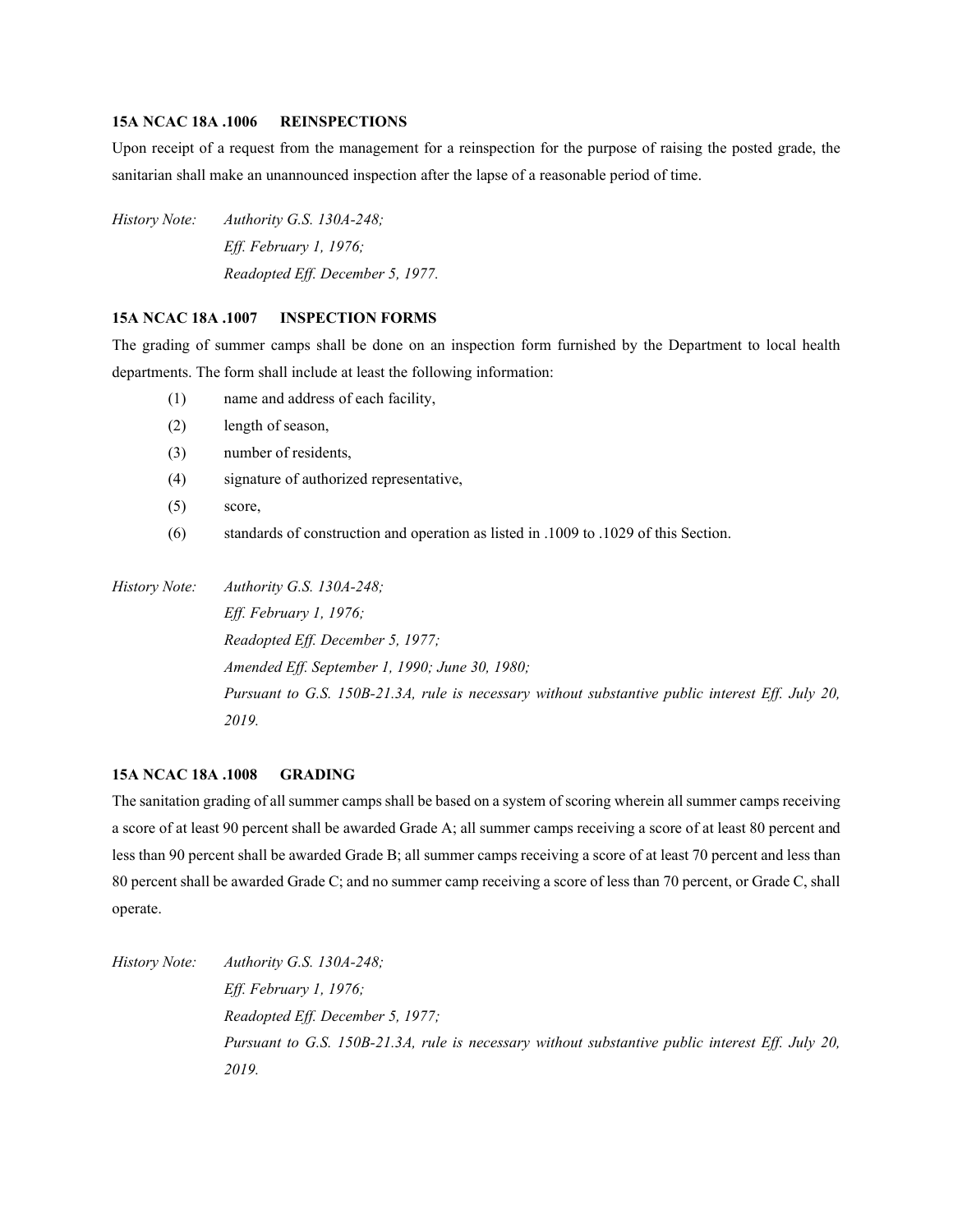# **15A NCAC 18A .1009 STANDARDS**

The grading of summer camps shall be based on the standards of construction and operations set out in .1010 to .1029 of this Section.

*History Note: Authority G.S. 130A-248; Eff. February 1, 1976; Readopted Eff. December 5, 1977; Pursuant to G.S. 150B-21.3A, rule is necessary without substantive public interest Eff. July 20, 2019.*

### **15A NCAC 18A .1010 SITE**

The topography, drainage and other site factors shall be satisfactory for the camp facilities and activities, and the site shall be free of actual or potential health hazards.

*History Note: Authority G.S. 130A-248; Eff. February 1, 1976; Readopted Eff. December 5, 1977; Amended Eff. September 1, 1990; Pursuant to G.S. 150B-21.3A, rule is necessary without substantive public interest Eff. July 20, 2019.*

## **15A NCAC 18A .1011 WATER SUPPLY**

(a) Water supplies shall meet the requirements in 15A NCAC 18A .1700.

(b) The water supply used shall be located, constructed, maintained, and operated in accordance with the Commission for Public Health's rules governing water supplies. At least once a year, a sample of water shall be collected by the Department and submitted to the Division of Laboratory Services or other laboratory certified by the Department to perform bacteriological examinations. A sample of water from a private or public non-community water supply serving a summer camp shall be collected by the sanitarian and submitted at least once a year to the laboratory section of the Department or other approved laboratory for bacteriological examination.

(c) Cross-connections with unapproved water supplies are prohibited. All plumbing fixtures for potable water shall be provided and installed as required by the North Carolina State Building Code. Copies of the North Carolina State Building Code may be obtained from the North Carolina Department of Insurance, P.O. Box 26387, Raleigh, North Carolina 27611.

(d) Hot water heating facilities shall be provided. Hot and cold running water under pressure shall be provided to food preparation areas, and any other areas in which water is required for cleaning.

*History Note: Authority G.S. 130A-248; Eff. February 1, 1976;*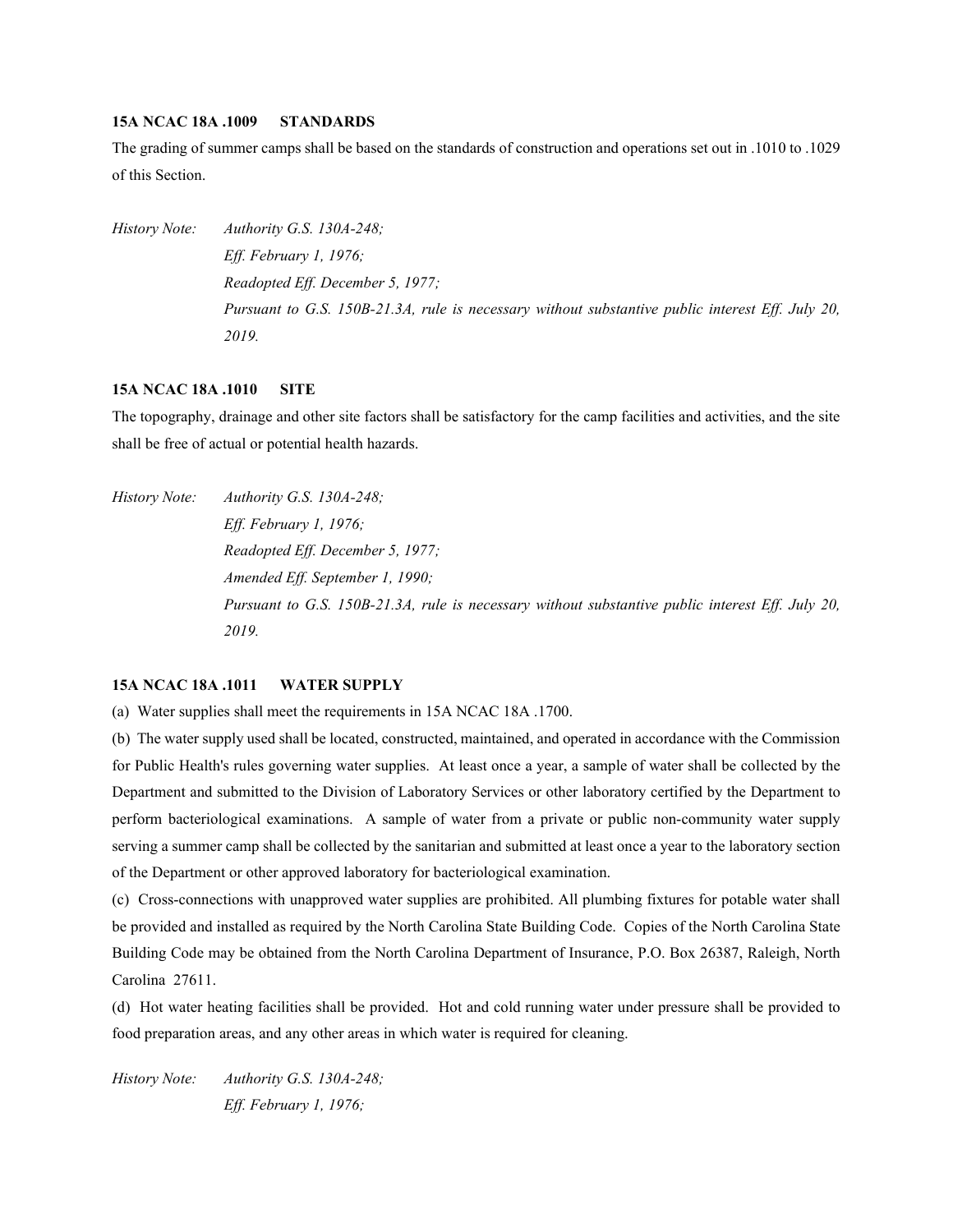*Readopted Eff. December 5, 1977; Amended Eff. September 1, 1990; July 1, 1986.*

### **15A NCAC 18A .1012 RECREATIONAL WATERS**

(a) A natural or artificial body of water may be approved by the Department for the recreational purposes based upon the results of inspections, bacteriological examinations of the water, and sanitary surveys.

(b) Swimming Pools shall meet the requirements in 15A NCAC 18A .2500.

*History Note: Authority G.S. 130A-248; Eff. February 1, 1976; Readopted Eff. December 5, 1977; Amended Eff. September 1, 1990.*

# **15A NCAC 18A .1013 LIQUID WASTES**

All sewage and other liquid wastes shall be disposed of in a public sewer system or, in the absence of a public sewer system, by a properly operating sanitary sewage system approved by the Department.

*History Note: Authority G.S. 130A-248; Eff. February 1, 1976; Amended Eff. July 1, 1977; Readopted Eff. December 5, 1977; Amended Eff. September 1, 1990; July 1, 1986; Pursuant to G.S. 150B-21.3A, rule is necessary without substantive public interest Eff. July 20, 2019.*

# **15A NCAC 18A .1014 TOILET: HANDWASHING: LAUNDRY: AND BATHING FACILITIES**

(a) All summer camps shall be provided with toilet, handwashing, and bathing facilities which are adequate, conveniently located and readily accessible. These facilities, and laundry facilities when provided, shall comply with the North Carolina State Building Code, Volume II.

(b) A sufficient number of water closets or privies approved by the Department shall be provided.

(c) Adequate lavatories supplied with running water shall be provided and located convenient to all flush toilet facilities. At least one lavatory supplied with hot and cold running water through mixing faucets and with soap and towels shall be provided in the kitchen and any other food preparation areas.

(d) Bathing facilities shall be provided and located convenient to sleeping quarters.

(e) Laundry facilities, if provided, shall be kept clean and in good repair.

*History Note: Authority G.S. 130A-248; Eff. February 1, 1976; Readopted Eff. December 5, 1977;*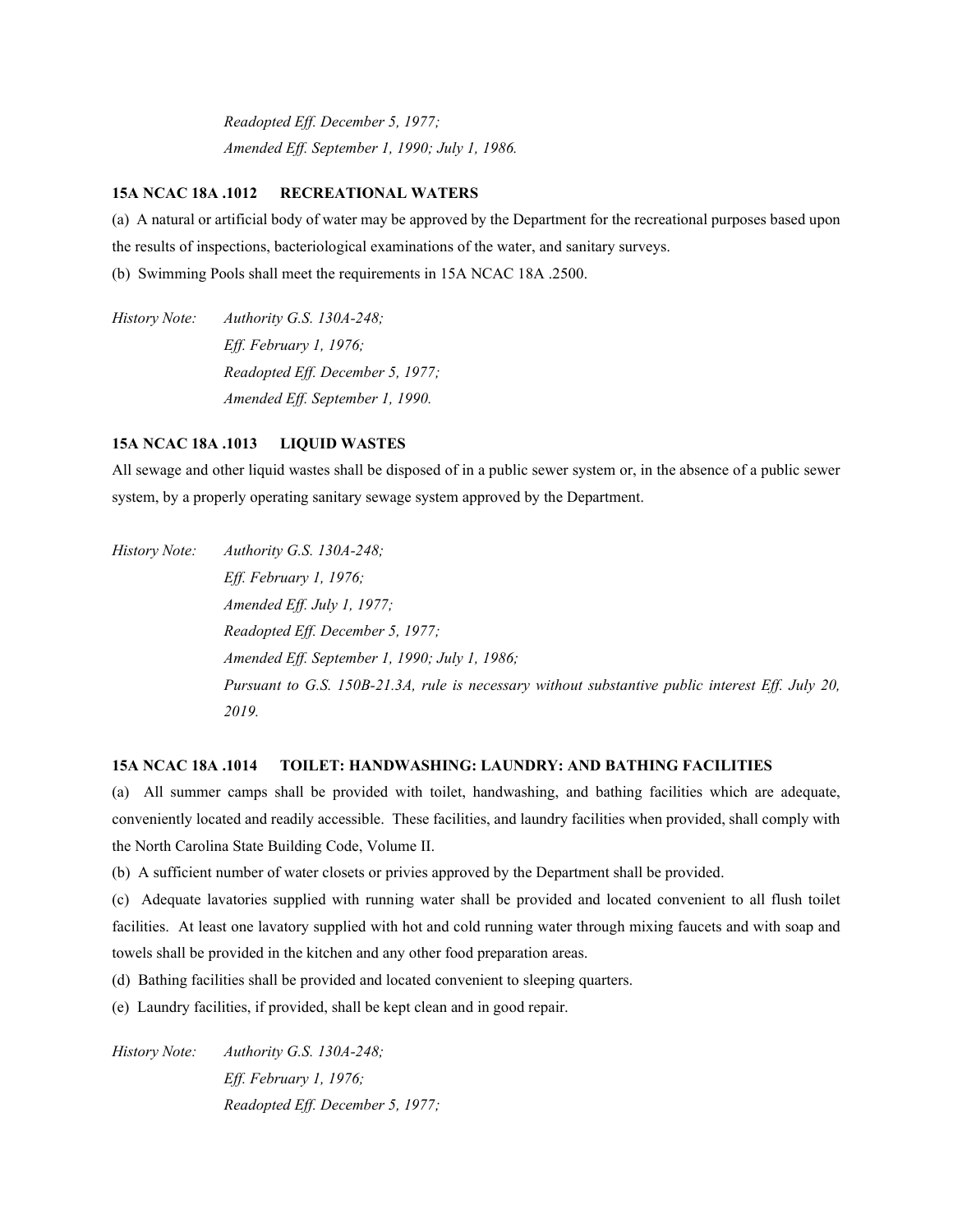*Amended Eff. September 1, 1990.*

# **15A NCAC 18A .1015 DRINKING WATER FACILITIES**

Drinking water facilities shall be provided so that water can be dispensed in a sanitary manner. Drinking fountains, if provided, shall be of a sanitary angle-jet design, shall be kept clean and shall be properly regulated.

*History Note: Authority G.S. 130A-248; Eff. February 1, 1976; Readopted Eff. December 5, 1977; Pursuant to G.S. 150B-21.3A, rule is necessary without substantive public interest Eff. July 20, 2019.*

# **15A NCAC 18A .1016 LODGING FACILITIES**

Permanent sleeping quarters shall provide cross ventilation, at least 30 inches between beds, a minimum of six feet between heads of sleepers and at least one bed for every camper. Only single beds or double level bunk beds shall be allowed. Lodging facilities, whether provided by the camp or by individual campers, shall be kept clean and in good repair. Clean linen and soiled linen shall be stored and handled separately and in a sanitary manner.

*History Note: Authority G.S. 130A-248; Eff. February 1, 1976; Readopted Eff. December 5, 1977; Amended Eff. October 1, 1992; September 1, 1990; Pursuant to G.S. 150B-21.3A, rule is necessary without substantive public interest Eff. July 20, 2019.*

### **15A NCAC 18A .1017 FOOD SERVICE FACILITIES**

Food service facilities shall include a kitchen of adequate size and of completely enclosed, permanent construction, and a dining hall providing protection from the elements.

*History Note: Authority G.S. 130A-248;*

*Eff. February 1, 1976; Readopted Eff. December 5, 1977; Amended Eff. September 1, 1990; Pursuant to G.S. 150B-21.3A, rule is necessary without substantive public interest Eff. July 20, 2019.*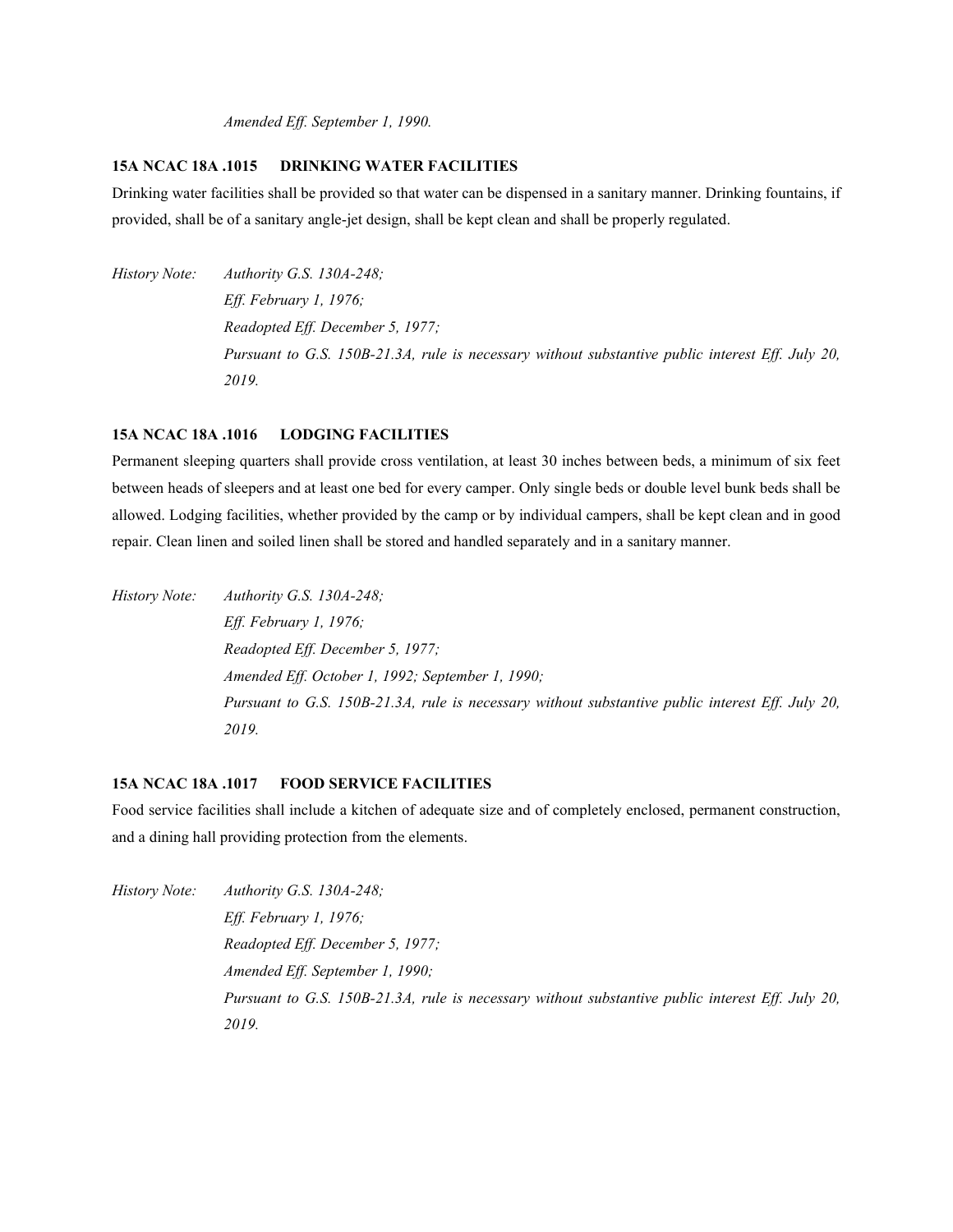# **15A NCAC 18A .1018 FOOD SERVICE UTENSILS AND EQUIPMENT**

(a) All equipment and utensils shall be so designed and of such material and workmanship as to be smooth, easily cleanable and durable, and shall be kept clean and in good repair; and the food-contact surfaces of such equipment and utensils, shall, in addition, be easily accessible for cleaning, non-toxic, corrosion-resistant, relatively nonabsorbent, and free of open crevices; provided, that hard maple or equivalent may be used for bakers' tables and cutting blocks and boards.

(b) All multi-use eating and drinking utensils shall be thoroughly cleaned and sanitized after each usage. All kitchenware and food-contact surfaces of equipment, exclusive of cooking surfaces of equipment, used in the preparation or serving of food or drink, and all food storage utensils, shall be thoroughly cleaned after each use. Cooking surfaces of equipment shall be cleaned at least once each day. All utensils and food-contact surfaces of equipment used in the preparation, service, display, or storage of potentially hazardous foods shall be cleaned and sanitized prior to each use. Non-food-contact surfaces of equipment shall be cleaned at such intervals as to keep them in a clean and sanitary condition.

(c) Necessary facilities shall be provided and used for the cleaning and sanitizing of utensils and equipment. All such utensils and equipment shall then be stored so as to drain dry, and be protected from splash, dust or contamination. In-place cleaning of fixed equipment shall be acceptable when found effective. All single service articles shall be stored, handled, and dispensed in a sanitary manner, and shall be used only once. All cloths used by chefs and other employees in the kitchen shall be clean.

(d) The National Sanitation Foundation has developed standards for many food service equipment items. Equipment which meets these or equivalent standards shall be accepted as meeting the requirements of this Section.

(e) Facilities and methods for the cleaning and sanitizing of utensils and equipment shall comply with "Sanitation of Restaurants and Other Foodhandling Establishments," 15A NCAC 18A .2600.

*History Note: Authority G.S. 130A-248; Eff. February 1, 1976; Readopted Eff. December 5, 1977; Amended Eff. September 1, 1990; Pursuant to G.S. 150B-21.3A, rule is necessary without substantive public interest Eff. July 20, 2019.*

### **15A NCAC 18A .1019 FOOD SUPPLIES**

All food shall be from approved sources and shall be clean, wholesome, free from spoilage, free from adulteration and misbranding, and safe for human consumption. All meat and meat food products and all poultry and poultry products shall have been inspected for wholesomeness under an official inspection program; and, in all cases, the source shall be identifiable from labeling on carcasses, cuts, unit packages, bulk packages, or from bills of sale.

*History Note: Authority G.S. 130A-248; Eff. February 1, 1976;*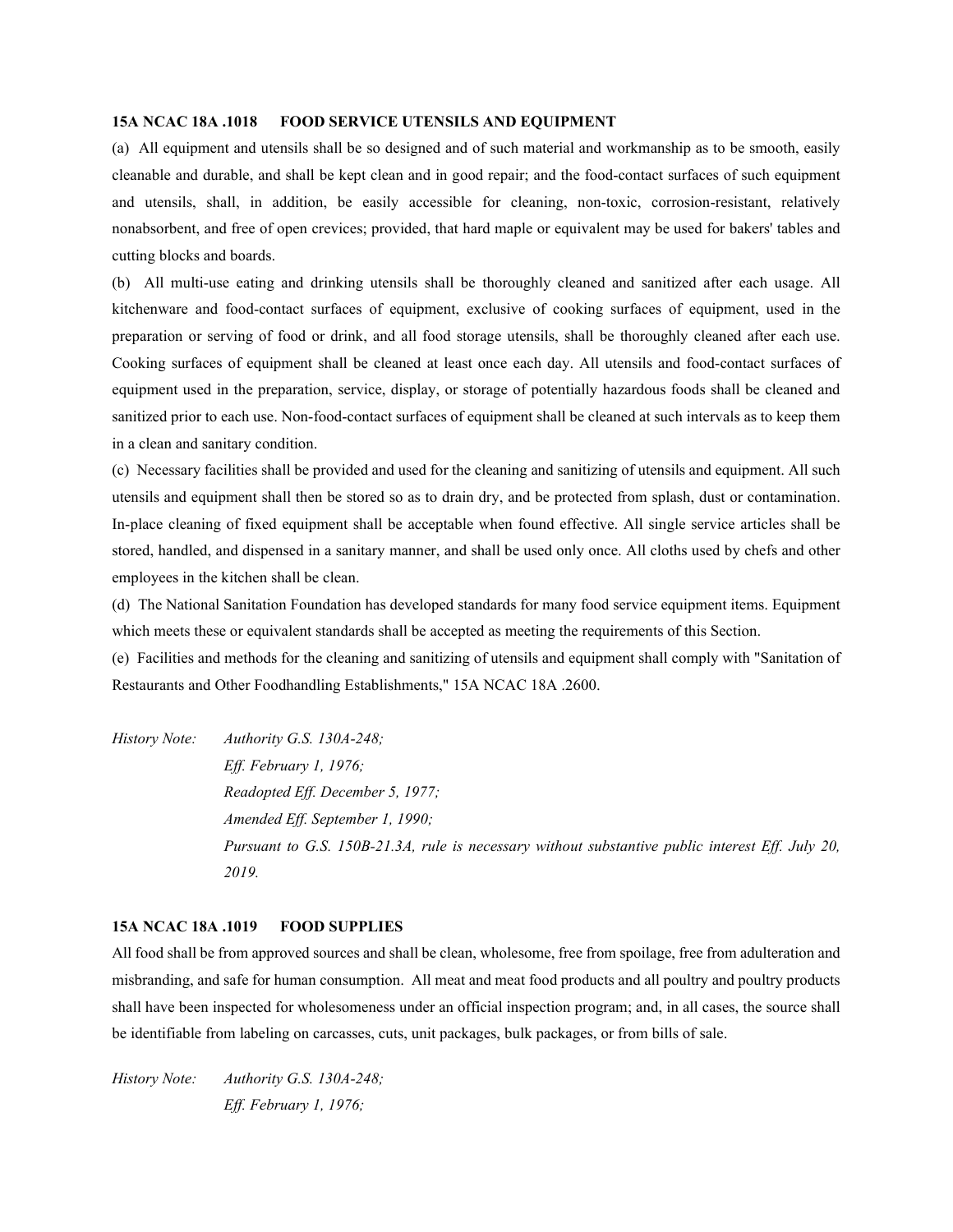# **15A NCAC 18A .1020 SHELLFISH**

(a) All shellfish and crustacea meat shall be obtained from sources in compliance with 15A NCAC 18A .0100 - .0900. If the source of clams, oysters, or mussels is outside the state, the shipper's name shall be on the list of Interstate Certified Shellfish Shippers. If the source of cooked crustacea meat is outside the state, the establishment in which the crustacea meat was packed shall be certified by the regulatory authority of the state or territory of origin, and attested by the presence of an official permit number on the container.

(b) All shucked shellfish and all cooked crustacea meat shall be obtained and stored in the clean single-service shipping containers in which packed at the source. Each unit container shall be clearly identified with the name and address of the packer, repacker, or distributor; the certificate number of the packer or repacker; and the abbreviated name of the state. The re-use of single-service shipping containers and the storage of shucked shellfish in other containers are not permitted.

*History Note: Authority G.S. 130A-248; Eff. February 1, 1976; Readopted Eff. December 5, 1977; Amended Eff. September 1, 1990; Pursuant to G.S. 150B-21.3A, rule is necessary without substantive public interest Eff. July 20, 2019.*

### **15A NCAC 18A .1021 MILK AND MILK PRODUCTS**

(a) Only Grade "A" pasteurized milk and milk products shall be used. The term "milk products" shall mean milk products as defined in 15A NCAC 18A .1200. Milk and milk products shall be served in the individual, original containers in which they were received from the distributor, so that the name and grade of the contents and the name of the milk distributor may be readily observed by the consumers; provided that approved sanitary bulk milk dispensers may be used if so located and so labeled that the name and grade of the contents and the name of the distributor may be observed readily by the consumers; provided further, that the milk dispenser may be installed in the food serving area of the kitchen if the label information required by this item is displayed or posted so as to be observed readily by the consumer.

(b) An exception may be made in the case of cream served with coffee, cereals, etc., as the distributor cannot deliver cream in the unit sizes that would be required. For such service, transferring to individual service units from the original container of not more than one-half gallon capacity, or from pumps, or other approved dispensers is permissible. The mixing of cream and milk or the pouring of either into jars, bottles, or other containers for storage therein shall be prohibited. Where meals are served in a communal or family type dining area, milk may be served by pouring it into individual glasses or cups from original containers of not more than one gallon capacity which have been provided by a milk distributor. Such pouring shall be done by the counselor at each table or by responsible food service personnel of the summer camp immediately before the milk is to be consumed. The milk remaining in the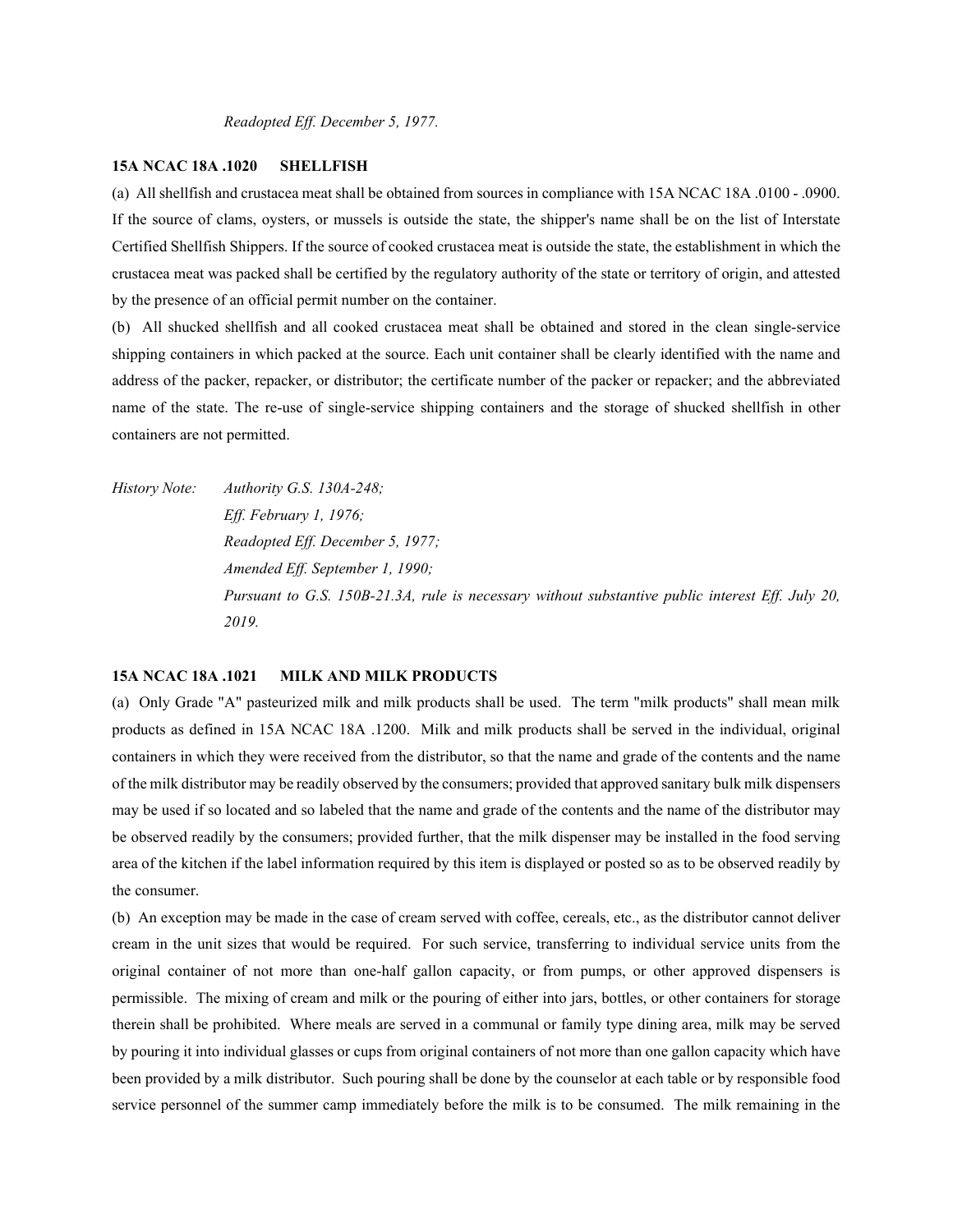container shall be immediately refrigerated and used for cooking purposes only. The transfer of milk from its original one gallon container into any type of container other than glasses or cups as specified in this Rule is prohibited.

(c) Bulk milk dispenser containers, as received from the distributor, shall be properly sealed, labeled with the name

and grade of the contents and identity of the distributor, and only the outlet seal shall be broken in the establishment.

(d) Milk and milk products shall be stored in a sanitary manner and shall be kept refrigerated, except when being served. Milk containers shall not be completely submerged in water.

(e) Dry milk and milk products may be reconstituted in the establishment if used for cooking purposes only.

*History Note: Authority G.S. 130A-248; Eff. February 1, 1976; Readopted Eff. December 5, 1977; Amended Eff. September 1, 1990; July 1, 1984.*

# **15A NCAC 18A .1022 FOOD PROTECTION**

(a) All food while being stored, prepared, displayed, and served shall be protected from contamination. All perishable foods shall be stored at such temperatures as will protect against spoilage. All potentially hazardous food shall be maintained at safe temperatures (45° F. or below, or 140° F. or above) except during necessary periods of preparation and serving. Ground beef and foods containing ground beef shall be cooked to an internal temperature of at least 155° F (68° C). Potentially hazardous foods that have been cooked and then refrigerated shall be reheated rapidly to 165° F (74° C) or higher throughout before being served or before being placed in a hot food storage facility, except that food in intact packages from regulated food manufacturing plants may initially be reheated to 140° F (60° C).

(b) Raw fruits and vegetables shall be washed thoroughly before use. Stuffings, poultry, stuffed meats and poultry, and pork and pork products shall be thoroughly cooked before being served. Salads made of meat, poultry, potatoes, fish, shellfish, or eggs, and other potentially hazardous prepared foods shall be prepared, preferably from chilled products, with a minimum of manual contact, and on surfaces and with utensils which are clean and which, prior to use, have been sanitized. Individual portions of food once served to a person shall not be served again.

(c) Conveniently located refrigeration facilities, hot food storage and display facilities, and effective insulated facilities, shall be provided as needed to assure the maintenance of all food at required temperatures during storage, preparation, display, and serving. Each cold-storage facility used for the storage of perishable food in a non-frozen state shall be provided with an indicating thermometer of such type and so situated that the thermometer can be easily read.

(d) Containers of food shall be stored above the floor, on clean racks, dollies, slatted shelves, or other clean surfaces in such a manner as to be protected from splash and other contamination.

*History Note: Authority G.S. 130A-248; Eff. February 1, 1976; Readopted Eff. December 5, 1977; Amended Eff. October 1, 1993;*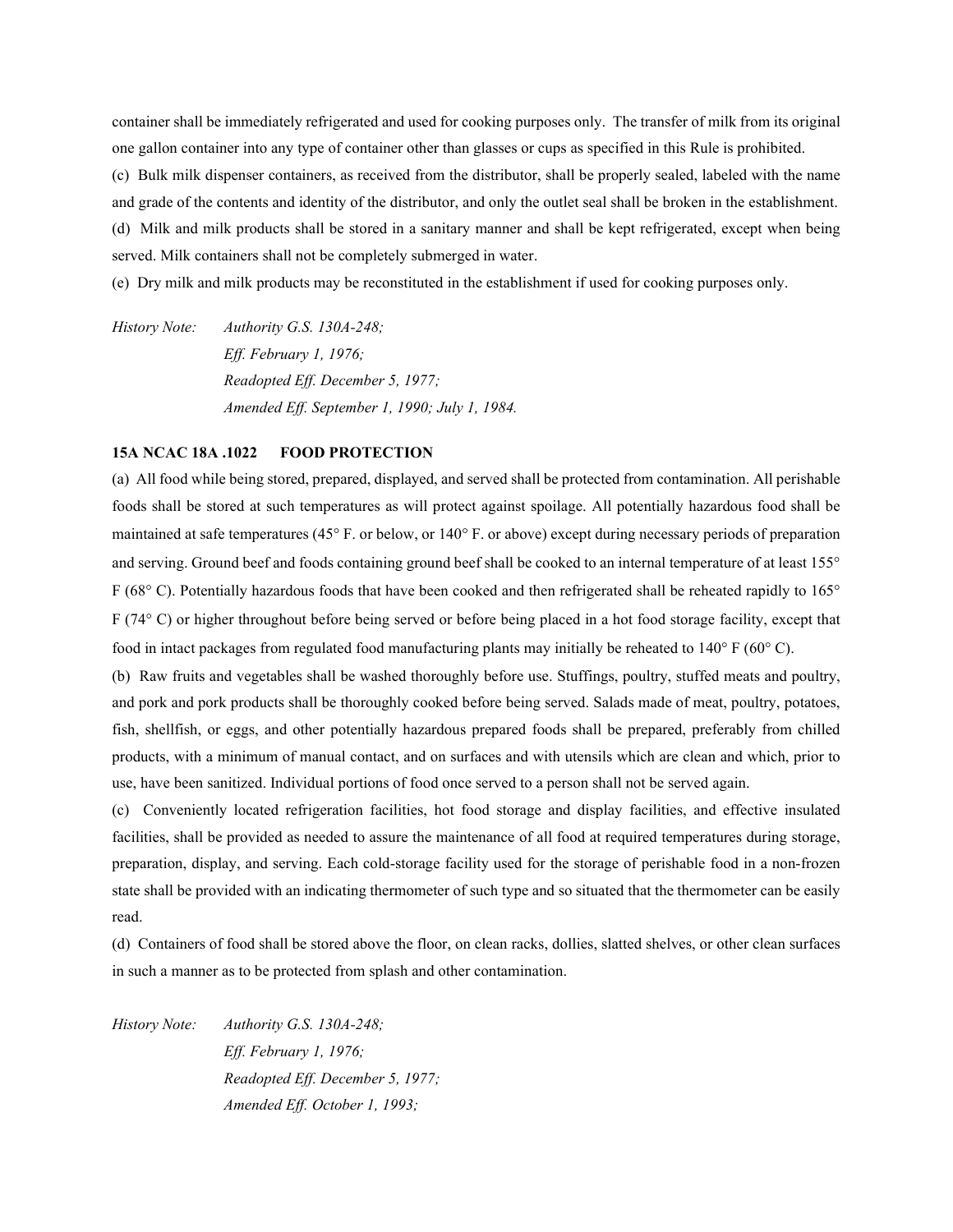*Pursuant to G.S. 150B-21.3A, rule is necessary without substantive public interest Eff. July 20, 2019.*

### **15A NCAC 18A .1023 ICE HANDLING**

Ice shall be handled, transported, stored, and dispensed in such a manner as to be protected from contamination. If block ice is used, outer surfaces shall be thoroughly rinsed before crushing. Ice crushers, buckets, containers and scoops shall be kept clean and shall be stored and handled in a sanitary manner. Facilities for the making and storage of ice shall be kept clean and in good repair and shall be so located as to be protected from the elements, splash, drip, dust, vermin, and other contamination, and from use by unauthorized personnel.

*History Note: Authority G.S. 130A-248; Eff. February 1, 1976; Readopted Eff. December 5, 1977; Pursuant to G.S. 150B-21.3A, rule is necessary without substantive public interest Eff. July 20, 2019.*

### **15A NCAC 18A .1024 CONSTRUCTION AND MAINTENANCE REQUIREMENTS**

All camp buildings shall be of sound construction, shall comply with the North Carolina Building Code, Volume I, II, shall be kept clean and in good repair and shall comply with the following specific requirements:

- (1) All floors shall be of such materials and so constructed as to be easily cleanable, shall be kept free of obstacles to cleaning and shall be kept clean and in good repair. The floor area shall be sufficient to accommodate all necessary operations. Floors in the rooms used for the handling, storage, and preparation of food; rooms in which utensils are washed; walk-in refrigerators; dressing or locker rooms; laundry rooms; and toilet rooms shall be of nonabsorbent materials such as concrete, terrazzo, tile, durable grades of linoleum or plastic, or equal, provided that floors in non-refrigerated dry storage areas need not be nonabsorbent. In all rooms in which water is routinely discharged to the floor, or in which floors are subjected to flooding-type cleaning, floors shall be concrete, terrazzo, tile or equal, shall slope to drain, and be provided with floor drains.
- (2) The walls of all rooms shall be kept clean and in good repair. All walls and ceilings in rooms used for the handling, storage and preparation of food; rooms in which utensils or equipment are washed; dressing or locker rooms; toilet rooms and bath rooms shall be easily cleanable and light colored; and walls shall have washable surfaces to the highest level reached by splash or spray in rooms or areas where such occur.
- (3) All rooms and areas shall be well lighted and ventilated, by natural or artificial means, which shall be effective under actual use conditions. Lighting fixtures and ventilating equipment shall be kept clean and in good repair. Ventilation systems shall comply with the North Carolina Building Code, Volume III, and vents to the outside air shall discharge in such a manner as not to create a nuisance.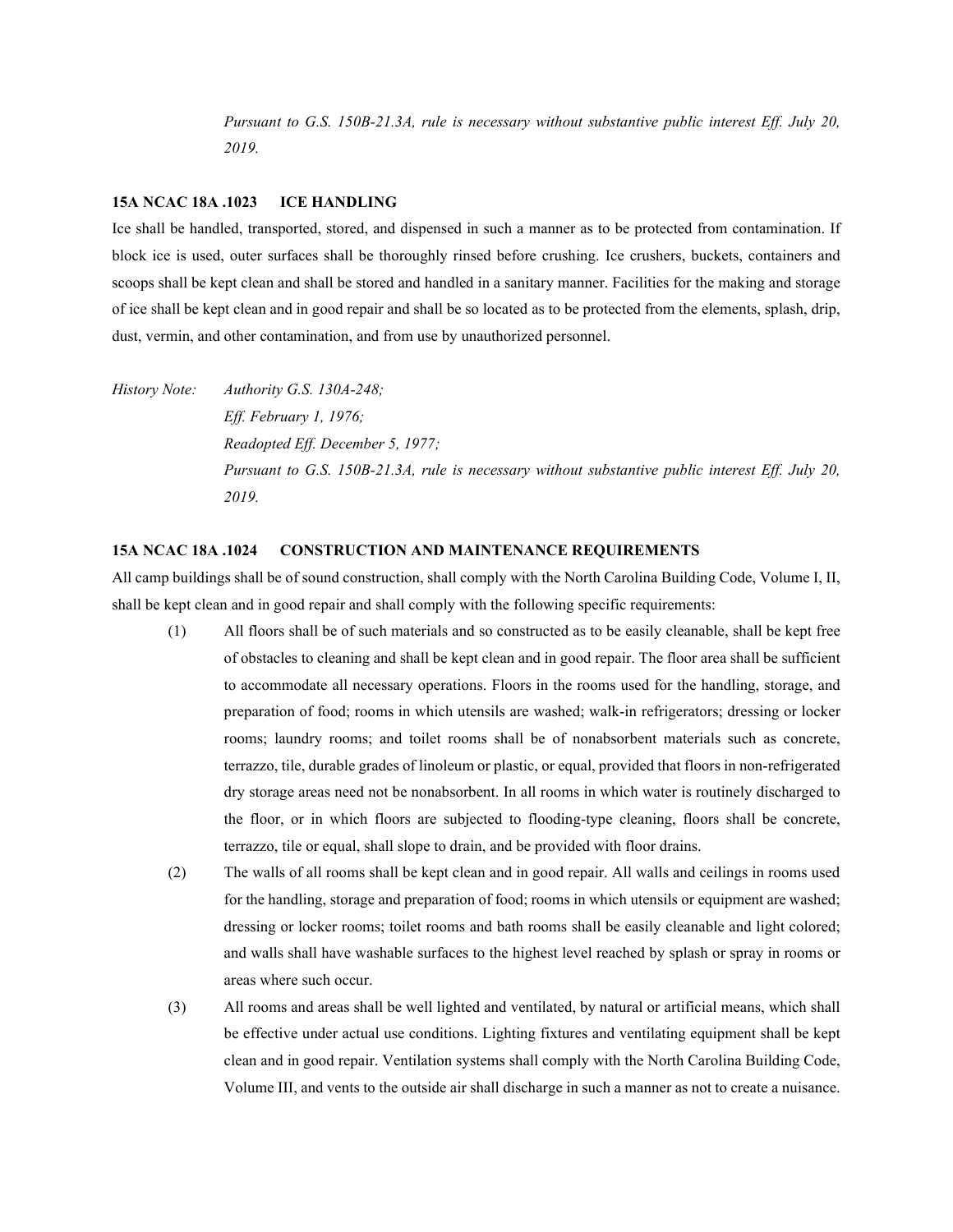*History Note: Authority G.S. 130A-248; Eff. February 1, 1976; Readopted Eff. December 5, 1977; Amended Eff. September 1, 1990; Pursuant to G.S. 150B-21.3A, rule is necessary without substantive public interest Eff. July 20, 2019.*

# **15A NCAC 18A .1025 SOLID WASTES**

(a) All solid wastes containing food scraps and other decomposable material shall, prior to disposal, be kept in leak-proof, nonabsorbent containers such as standard garbage cans, which shall be kept covered with tight-fitting lids when filled or stored, or not in continuous use. Storage racks elevated above the ground are required for outside storage of garbage cans. All dry rubbish (including scrap paper, cardboard, etc.) shall be stored in containers, rooms, or designated areas, in an approved manner.

(b) The rooms, enclosures, designated areas, and containers shall be adequate for the storage of all solid wastes accumulating on the premises. Container cleaning facilities, including a mixing faucet with hose threads, shall be provided and each container, room, or designated area shall be thoroughly cleaned after emptying or removal of wastes. All solid wastes shall be disposed of with sufficient frequency and in such a manner approved by the Department.

*History Note: Authority G.S. 130A-248; Eff. February 1, 1976; Readopted Eff. December 5, 1977; Amended Eff. September 1, 1990; Pursuant to G.S. 150B-21.3A, rule is necessary without substantive public interest Eff. July 20, 2019.*

# **15A NCAC 18A .1026 VERMIN CONTROL: PREMISES: STABLES**

(a) Effective measures shall be taken to keep flies, rodents, and other vermin out of the food service areas and permanent sleeping quarters, and to prevent their breeding or presence on the premises. Unless flies or other flying insects are absent from the immediate vicinity of the camp, all openings to the outer air of food service areas and sleeping quarters shall be effectively protected against the entrance of such insects by self-closing doors, closed windows, 16-inch mesh or finer screening, controlled air currents, or other effective means.

(b) Only those pesticides shall be used which have been approved for a specific use and properly registered with the Environmental Protection Agency and with the North Carolina Department of Agriculture in accordance with the "Federal Environmental Pesticide Control Act" and the "North Carolina Pesticide Law". Such pesticides shall be used as directed on the label and shall be so handled and stored as to avoid health hazards.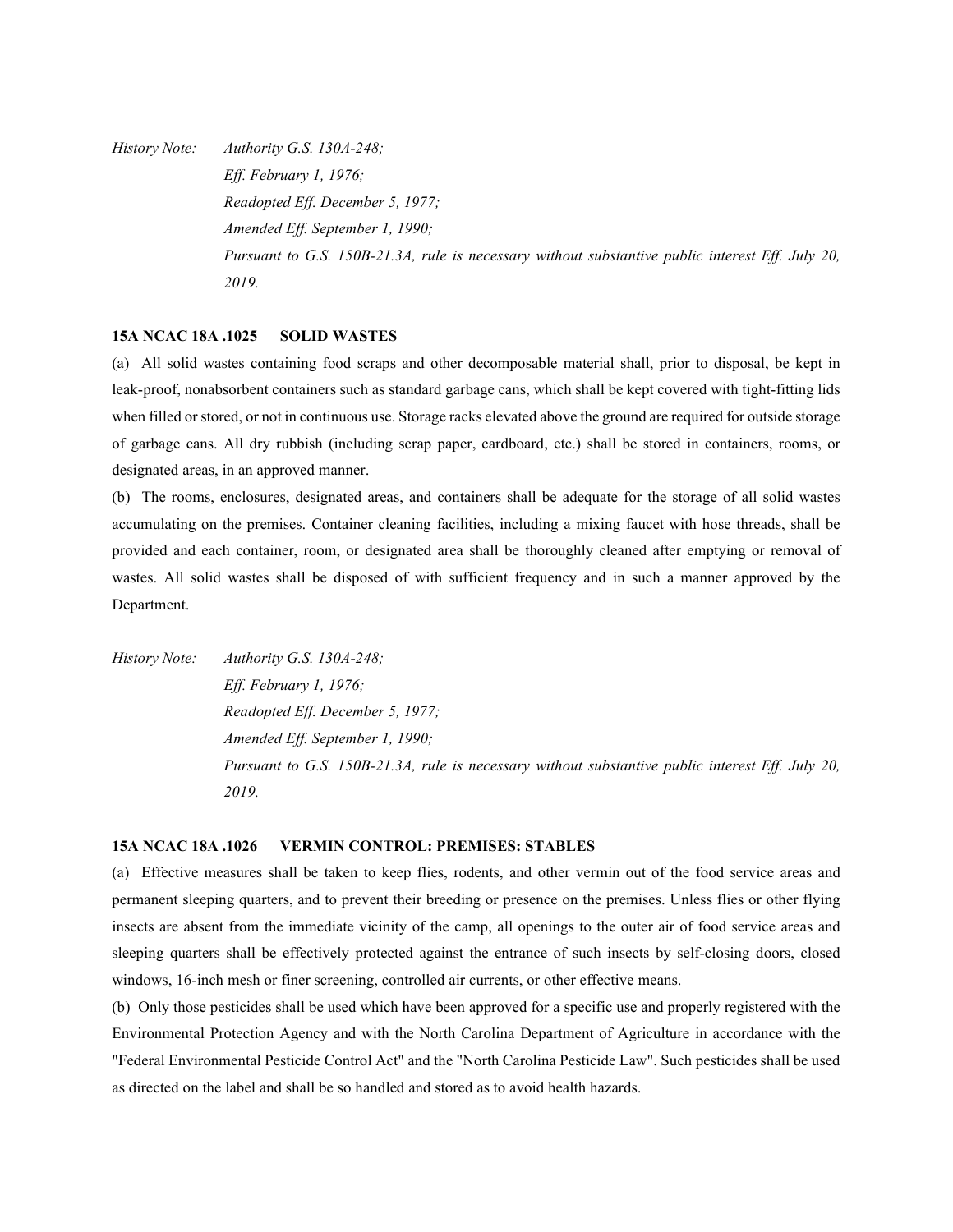(c) The premises under control of the management shall be kept neat, clean and free of litter.

(d) No live birds or animals shall be permitted in the kitchen or dining areas.

(e) Horse stables, if provided, shall be in a location removed from the main recreation center of activity to minimize potential odor and nuisance problems. All manure shall be stored, removed, or disposed of in such a manner as to minimize the breeding of flies.

*History Note: Authority G.S. 130A-248; Eff. February 1, 1976; Readopted Eff. December 5, 1977; Amended Eff. September 1, 1990; Pursuant to G.S. 150B-21.3A, rule is necessary without substantive public interest Eff. July 20, 2019.*

# **15A NCAC 18A .1027 FOOD SERVICE EMPLOYEES**

(a) All employees shall wear clean outer clothing and shall be clean as to their person and methods of foodhandling. No employee shall use tobacco in any form while engaged in the washing of eating and cooking utensils or in the preparation, handling, or serving of food.

(b) Employees shall wash their hands thoroughly in an approved handwashing lavatory before starting work, after each visit to the toilet, and as often as may be necessary to remove soil and contamination.

(c) Employees engaged in the preparation, handling, or serving of food shall wear hairnets, caps, or other effective hair restraints to prevent the contamination of food or food contact surfaces. Wigs and hairspray do not constitute compliance with this Rule.

(d) Cooks and other kitchen employees shall wear clean outer clothing or other special dress (uniforms) when on duty.

(e) No person who has a communicable or infectious disease that can be transmitted by foods, or who is a carrier of organisms that cause such a disease, or who has a boil, infected wound, or an acute respiratory infection with cough and nasal discharge, shall work in food service in any capacity in which there is a likelihood of such person contaminating food or food contact surfaces, with disease-causing organisms or transmitting the illness to other persons.

*History Note: Authority G.S. 130A-248; Eff. February 1, 1976; Readopted Eff. December 5, 1977; Amended Eff. September 1, 1990; Pursuant to G.S. 150B-21.3A, rule is necessary without substantive public interest Eff. July 20, 2019.*